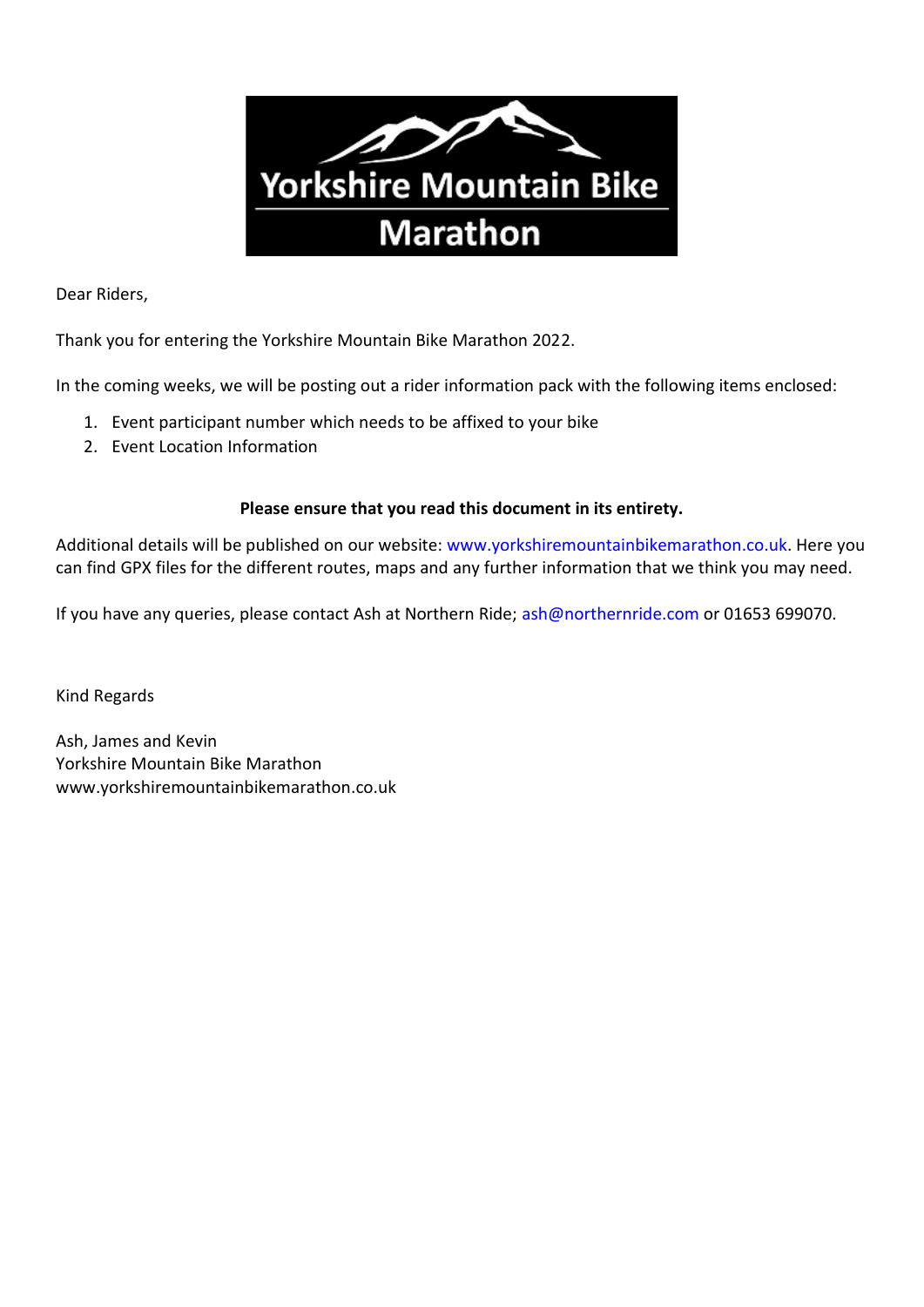#### **Participant Instructions**

When you entered the event you registered your name with Si-events and accepted the Yorkshire Mountain Bike Marathon's [terms and conditions ,](https://www.yorkshiremountainbikemarathon.co.uk/terms-conditions) please view and read these prior to attending on the day. You can see an outline of the day and answers to key questions below:

- 1. Riders should try to start at the following times:
	- a. 80km riders between 9:00am and 9:20am;
	- b. 65km riders between 9:25am and 9:45am;
	- c. 40km riders between 09:50am and 10:10am;
	- d. 25km riders after 10:15am.
- 2. All participants will follow yellow arrows indicated with a Birdsall & Northern Ride logo. There are two routes, a 25km route and a 40km route. Both routes start on the same track and at times split and then rejoin. Where the routes split, there will be a clear 25km route sign in blue and a 40km route sign in red, with an arrow next to it indicating which direction you should take. The 25km participants should always follow the 25km route. 40km participants should always follow the 40km route. The 65km participants should follow the 40km route on their first lap and the 25km route on their second lap. 80km participants should do two laps of the 40km route.
- 3. Any participants who decide to abandon at any point should inform one of the event staff at the start/finish.
- 4. There will be a rolling start.
- 5. Entrants who wish to challenge themselves to a fast time in the 80km event should make themselves known on the day. We will allow these participants to start in a group each with the same start time.
- 6. If you wish to warm up before the event, please do so either on the gravel in front of Birdsall House or on the public highway outside the Parkland at your own risk. Please note that the road will not be closed.
- 7. Proceed to the start line through the roped channels when you are ready to start: you will need your rider number attached to your bike in advance.
- 8. Where there are fence/gate barriers 'flip-flap gates' will be provided: you should be able to ride or push your bike through these.
- 9. There is a feed station (based at Wharram Percy[: https://w3w.co/update.barstool.limitless](https://w3w.co/update.barstool.limitless)) with water, toilets and some food. All riders should aim to ride self-sufficiently and not rely on the feed stations for support.
- 10. Once you have finished, please move out of the start/finish area and into the Event HQ as soon as possible to prevent obstruction to other participants.
- 11. We shall endeavour to provide take-away drinks and refreshments in a timely manner near the Event HQ.
- 12. Spectators are welcome on the day.
- 13. In order to claim your refreshment when finishing you need **hand in your rider pack letter that doubles up as your token (this will be posted out to you in the coming days).**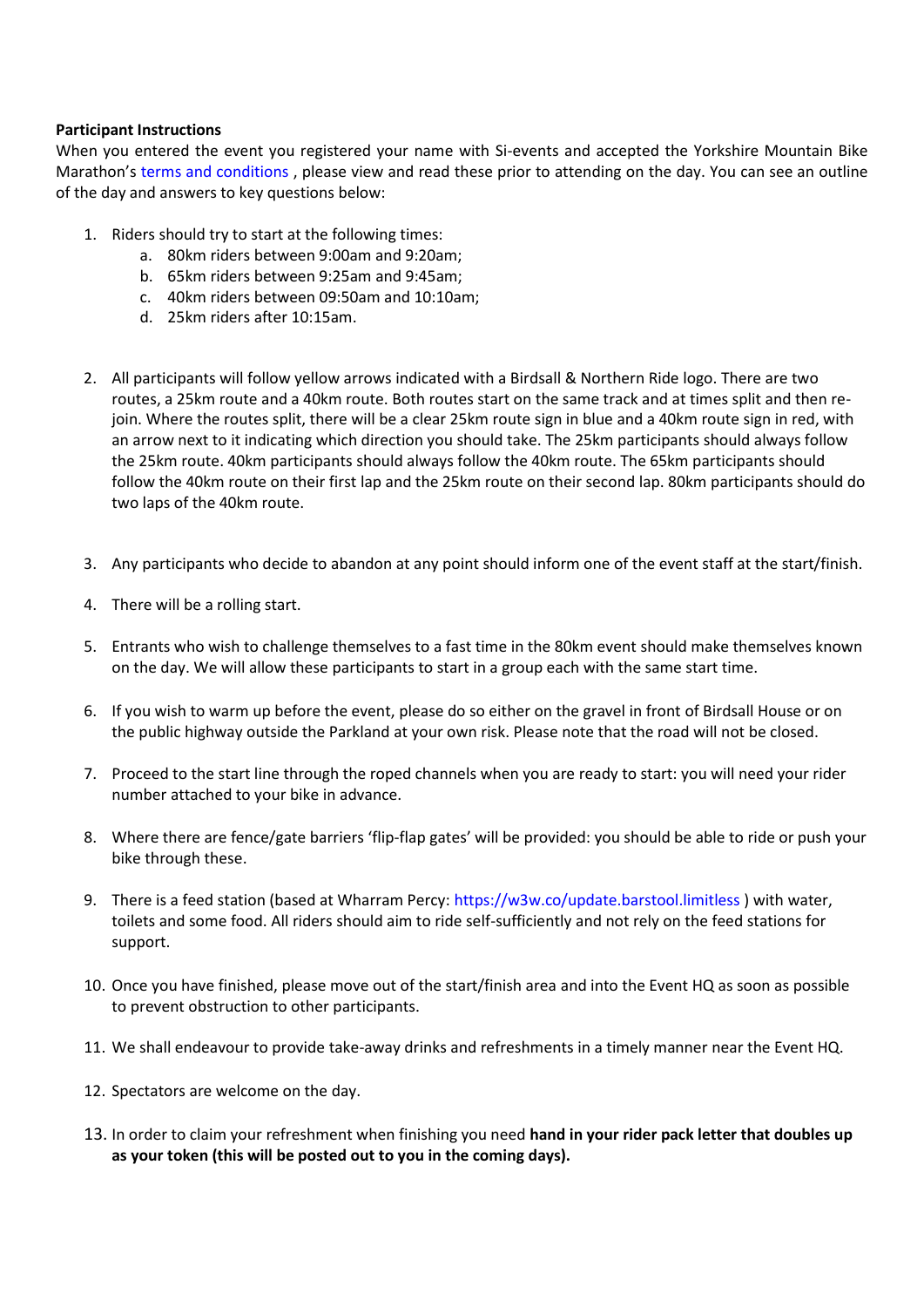## **Participant Instructions Continued…**

What will I receive in the post and what do I need to bring with me?



## **Rider Number**

You will receive a rider number and zip ties which must be attached to the front of your bike and clearly visible.

25KM: Blue

40KM: Red

65KM: Green

80KM: Yellow

# Thank you for entering the Yorkshire Mountain Bike Marathon 2021. ment you are envering the 2 outsine e succession nue was attacked.<br>Hyen the difficult last 18 months and the ongoing battle with Covid-19 the event has to be<br>ontrolled manner than before. assions approximate content and therefore the Government's roots<br>projects from a generalized properties are considered to the content of<br>the system of the system of the system of the content of<br>content in the content of t ild find:<br>cipant number for affixing to your bike;<br>tion Information;<br>i Covid-19 Declaration form (<u>YOU MUS</u>) ion form (YOU MUST COMPLETE AND BRING THIS TO THE START se enclosed in this rider information document sent out via email and available at<br>shiremountainblixensrathon.co.uk/riderinfo, please take the time to carefully read this<br>su have any queries, please contact Ash at Northern Further details are published on the event website: <u>www.yorkshiremountainbikeman</u><br>will find route ggs, files, maps, and further information and any updates to the information<br>herein. Please check the website for further o The Yorkshire Mountain Bike Marathon Team REFRESHMENT TOKEN PLEASE BRING THIS LETTER WITH YOU TO HAND IN AFTER THE EVENT TO RECEIVE YOUR FINISHERS REFRESHMENTS.

#### **Participant Letter / Refreshment Token**

You will receive a participant letter outlining the event and the day.

**The letter doubles up as your refreshment token and this must be brought on the day.**

You will hand the letter in when you finish to receive your complimentary finishers refreshments.

## **Event Location Information**

#### **Event start and finish address:**

Birdsall House Park, Birdsall, Malton, North Yorkshire, YO17 9NR

## **Location of the event's entrance:**

Nearest Post Code: YO17 9NU What3words:<https://w3w.co/lordship.obtain.dives>

## **Parking**

Parking will be in the Birdsall House Park. There will be Marshalls in place. Please follow their instructions. Please ensure you park at least a metre away from other vehicles in order to assist with the unloading of bikes and kit. (A map of Birdsall House is at the end of the document)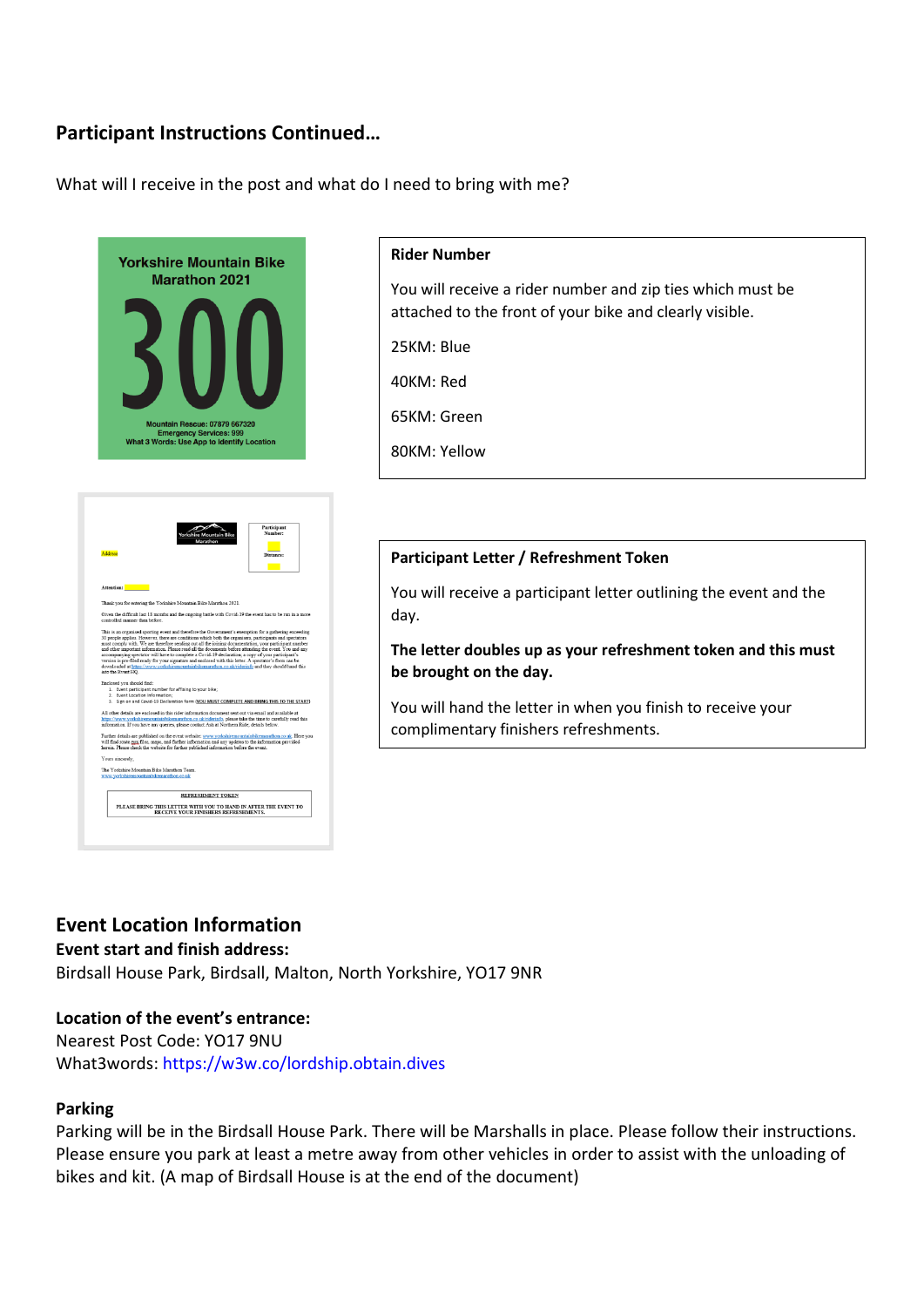#### **Public Transport:**

There is no public transport to the event location.

## **Event HQ**

Time spent congregating at the HQ is strictly limited. The start times are indicated below and riders should arrive with enough to get their equipment ready and warm up prior to the event.

#### **Event Refreshment and Waiting Area**

The refreshment and waiting area will be sign posted.

#### **Event Start Area**

The start will be a rolling start, you must orderly approach the start line, at this point your exact start time will be noted.

#### **Event Start Times**

Please be ready to start at the beginning on the allocated start time. Your rider number will be noted when you cross the line and this will be your official start time. If you are riding a conventional bike in the 80km distance and looking to set a fast time, please make yourself known to our Event Staff on the morning of the day and you will be set off in a collective group with a 09:00 start time.

| 25km           | 40km               | 65km            | 80km        |
|----------------|--------------------|-----------------|-------------|
| 10:30<br>10:15 | $09:50 -$<br>10:10 | $09:25 - 09:45$ | 09:00-09:20 |

## **General Information**

#### **Registration**

All rider registration information is posted out in advance as per the prior description.

#### **Bicycle and Equipment**

Please make sure your bike is in good working order and you have any spares needed. Mechanical support is available but there are large sections of off-road terrain where you will be required to conduct your own maintenance. There will be mechanical support available upon request at feed stations (See Route Maps). Low gearing is advised as many of the hills are steep.

#### **Electric Bicycles**

The Yorkshire Mountain Bike Marathon Partnership welcome responsible e-bike riders at our events. Any e-bike used on an MTB-Marathon must comply with the governments EAPAC Requirements and be ridden with due consideration to other users at all times. E-bikes which don't comply with the governments EAPAC requirements are not permitted to be used at any time. If you are on an e-bike please take additional care, acting with patience and courtesy to other riders that are not utilising electric assistance

#### **Helmets**

All riders **MUST** wear a helmet; **no helmet no ride**.

## **Clothing**

Riders will face long climbs but equally as long descents, please make sure you are adequately dressed for the weather and your ability. Remember you can always remove items of clothing!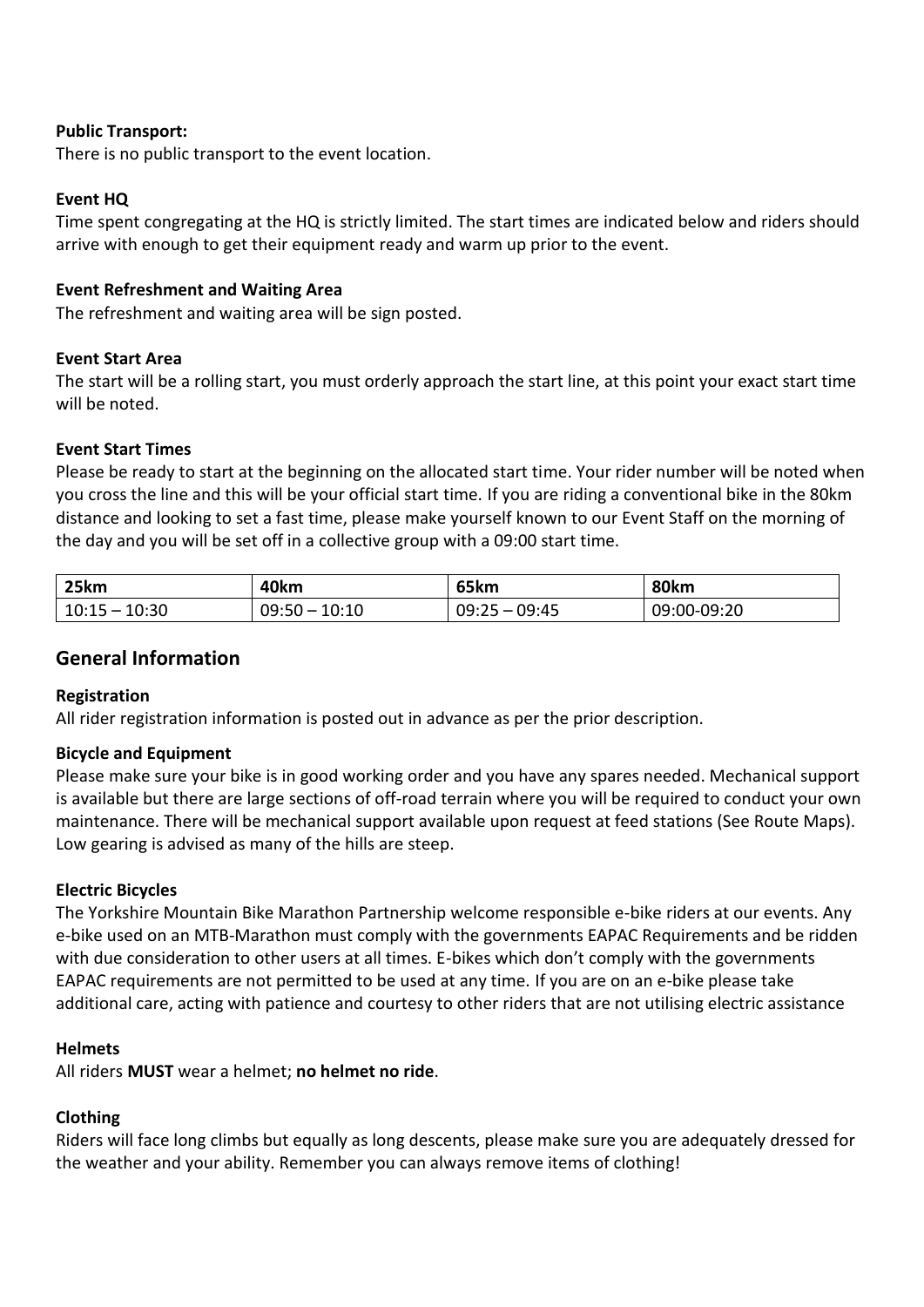#### **Mobile Phones**

All riders **MUST** carry a mobile phone to contact the emergency services & event organiser in the event of an emergency. This will be checked during signing on so please have this with you. The event travels through some very remote countryside with NO MOBILE PHONE COVERAGE on parts of the course. Please do not treat your entry lightly and remember to respect the challenge. If in a valley bottom please move to higher ground to obtain reception. Work with other participants if necessary.

## **The event organiser contact number is 07487 545 524 and Mountain Rescue Contact Number is 07879 667320. Please enter these into your mobile phone in the case of an emergency.**

#### **Emergency Contact**

Emergency services are provided by Scarborough & Ryedale Mountain Rescue Team; emergency contact is via one of the feed station operators or HQ. If you need to call Scarborough & Ryedale Mountain Rescue Team the number is 07879 667320.

For any emergencies where the above is not contactable dial 999 and ask for Police, Mountain Rescue. Please use the What 3 Words Application to help locate you.

#### **What 3 Words Application**

The What 3 Words application is useful for locating riders in the event of an emergency. Please download the application availabl[e here,](https://what3words.com/products/what3words-app/) to be prepared in the event of an emergency when telephone reception is available.

#### **Retirements (DNF)**

Riders unable to complete the event must inform the feed station operators or call the event organiser on the number provided on the day to prevent any emergency action. There will be a cut-off time for all competitors at Feed Station 1 & 3 at 16:00 (See Route Maps). No riders will be allowed to continue on the courses after this time and will be asked to follow the road back to Birdsall Estates House.

#### **Trails and Roads**

During the event there will be warning signs at appropriate points on the trails or roads. Absence of these signs does not signal that there are no dangers approaching and it is the individual rider's responsibility to make a decision regarding whether to ride a section or not. The marking of the route does not necessarily indicate that the trail or road is rideable and the participant is deemed to make their own decision about whether to proceed on bike, foot or not at all.

There are road crossings and road sections, riders must at all time adhere to traffic regulations, do not ride more than 2 abreast and ride in single file on narrow roads. Riders should take extra caution when moving from off-road to road sections by stopping and checking the route and it is each rider's responsibility to make a decision that movement is safe.

On the off-road sections please ride within your own ability and capacity to stop safely.

#### **Toilets**

There will be toilets available at the start/finish with hand wash facilities near to the refreshments area and feed station, including designated ladies/gents' toilets. Please ensure you use the hand sanitiser and wash facilities provided.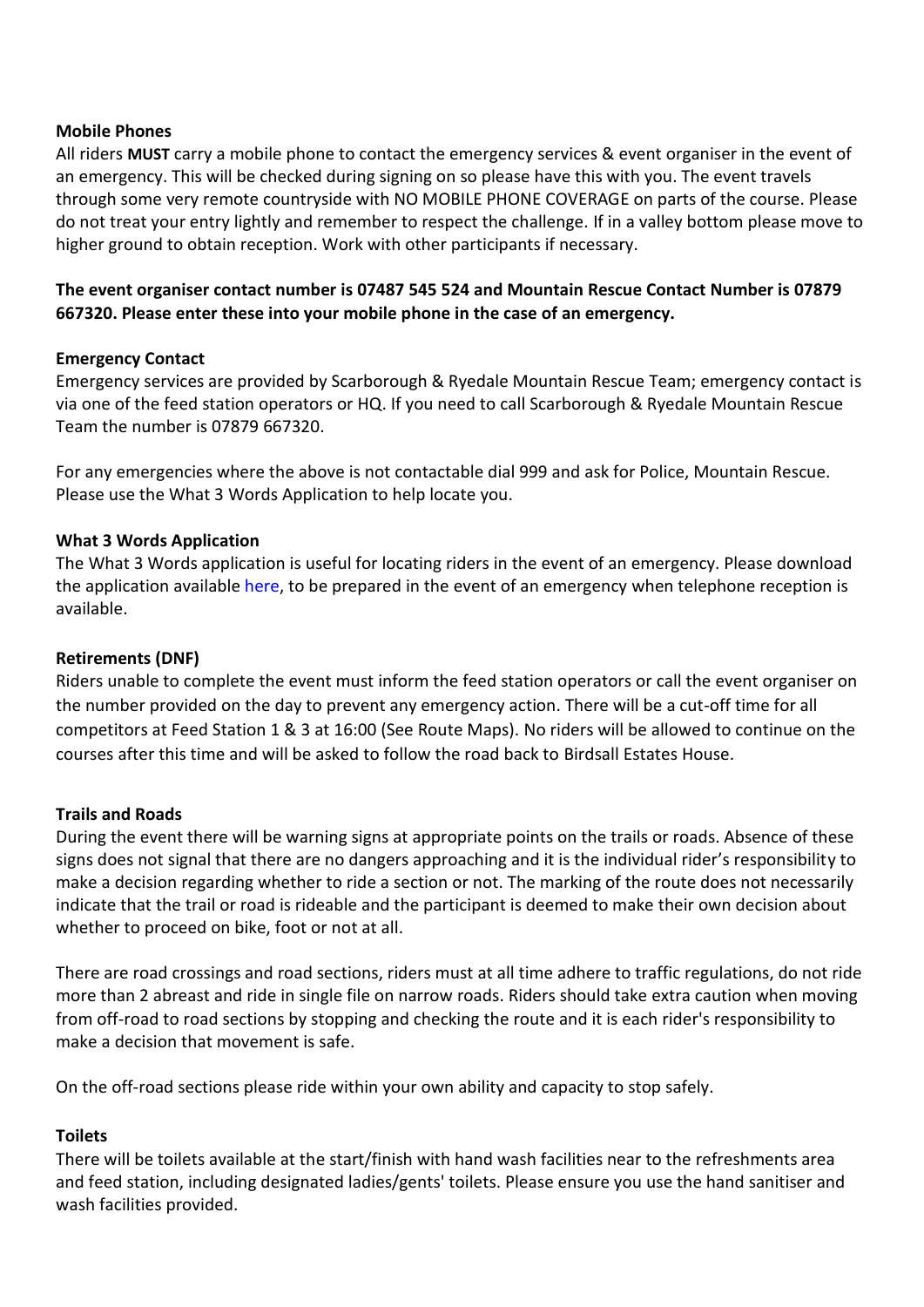## **Litter**

Riders are reminded to use the bins at feed stations and NOT drop litter on the course.

## **Refreshments, Water and Nutrition**

Riders must ensure they are riding with sufficient nutrition and water to sustain themselves during the challenge event. In addition to your own nutrition there will also be water and food available at feed stations as per the route maps.

After the event there will be **one free drink and hot snack** available to each participant. In order to claim this, you need to stop in the designated area at the finish line and **hand in your rider pack letter that doubles up as your token (this will be posted out to you in the coming days).**

#### **Take-Away Purchases**

Cash is preferred for take-away purchases due to limited signal, we have priced items in £1 denominations to make this easier.

#### **Rider Time Achievements**

We have set the following guidance goals for finishers so you can gauge your finish times:

|              | <b>Gold Time</b>        | <b>Silver Times</b>     | <b>Bronze Times</b> |
|--------------|-------------------------|-------------------------|---------------------|
| <b>25 KM</b> | $<$ 1 $\frac{3}{4}$ hrs | $<$ 2 $\frac{1}{2}$ hrs | All other finishers |
| <b>40KM</b>  | $<$ 2 $\frac{3}{4}$ hrs | $<$ 3 $\frac{1}{2}$ hrs | inside the time     |
| 65km         | $<$ 3 $\frac{1}{2}$ hrs | $<$ 4 $\frac{1}{2}$ hrs | limit.              |
| <b>80KM</b>  | <5 hrs                  | $<$ 6 $\frac{1}{2}$ hrs |                     |

**Please note:** There will be a cut-off time for all competitors at the Feed Stations at 16:00 (See Route Maps). No riders will be allowed to continue on the courses after this time and will be asked to follow the road back to the Start/Finish area.

#### **Results**

Full results will be published at [www.yorkshiremountainbikemarathon.co.uk](http://www.yorkshiremountainbikemarathon.co.uk/) approximately a week after the event.

## **Rider Route Responsibility**

The route will be signed with direction arrows and also cautionary notices, in the unlikely event of vandalism or adverse weather removing these, riders should familiarise themselves with the route information available [here.](https://www.yorkshiremountainbikemarathon.co.uk/routes)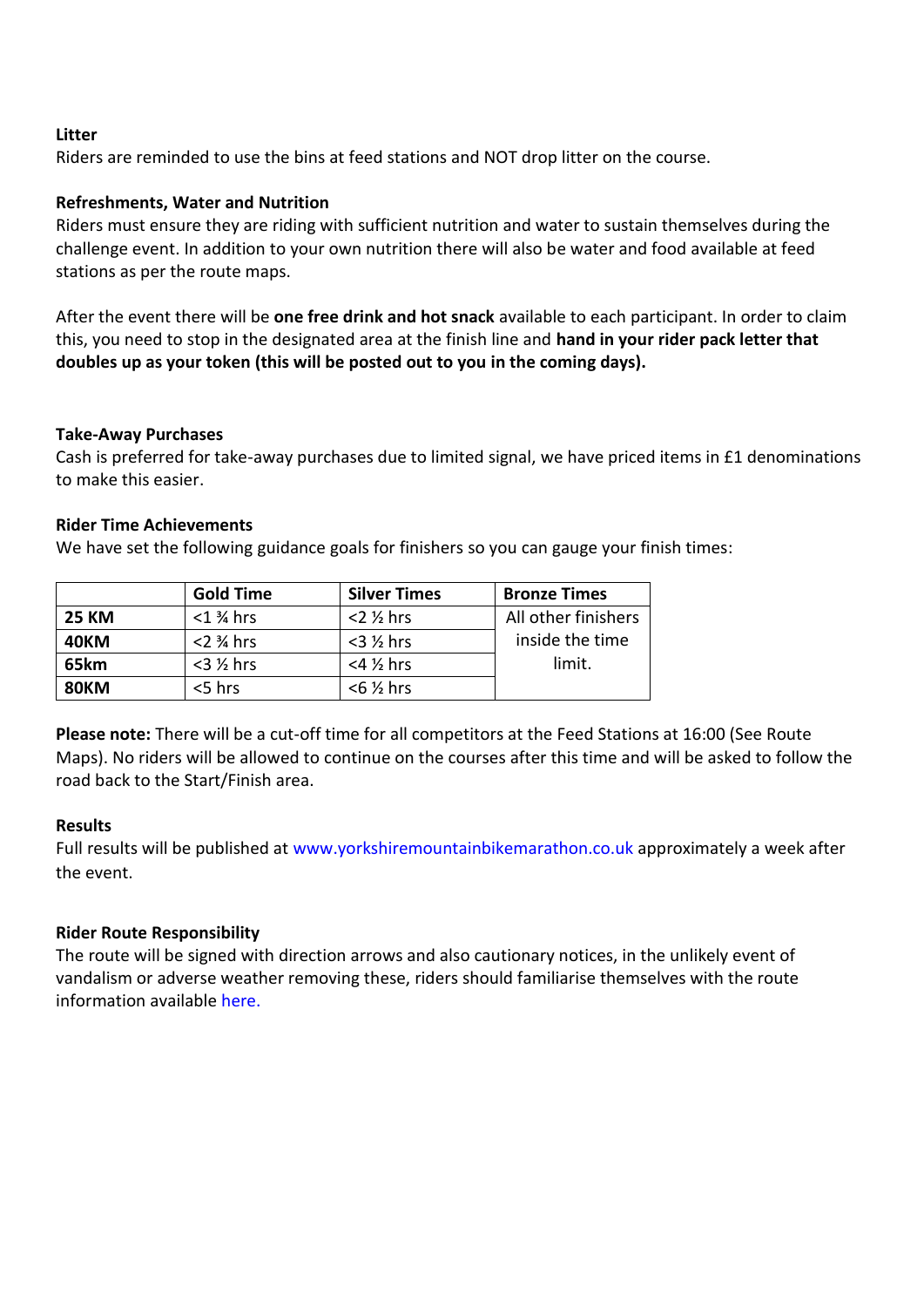#### **GPX Files**

Please note Birdsall is a working estate and there may be slight route alterations on the day to the GPX files and Appendices. Relevant signage will be in place if this occurs. Please do not solely rely on a GPX file.

#### **25KM Route GPX File**

Email [ash@northernride.com](mailto:ash@northernride.com) for the GPX or you can download from the below Strava link:

<https://www.strava.com/routes/2964569540265397830>

### **40KM Route GPX File**

Email [ash@northernride.com](mailto:ash@northernride.com) for the GPX or you can download from the below Strava link:

<https://www.strava.com/routes/2964570573885614662>

**Note:** 

**65km is one lap of the 40km route and one lap of the 25km route. 80km is two laps of the 40km route.**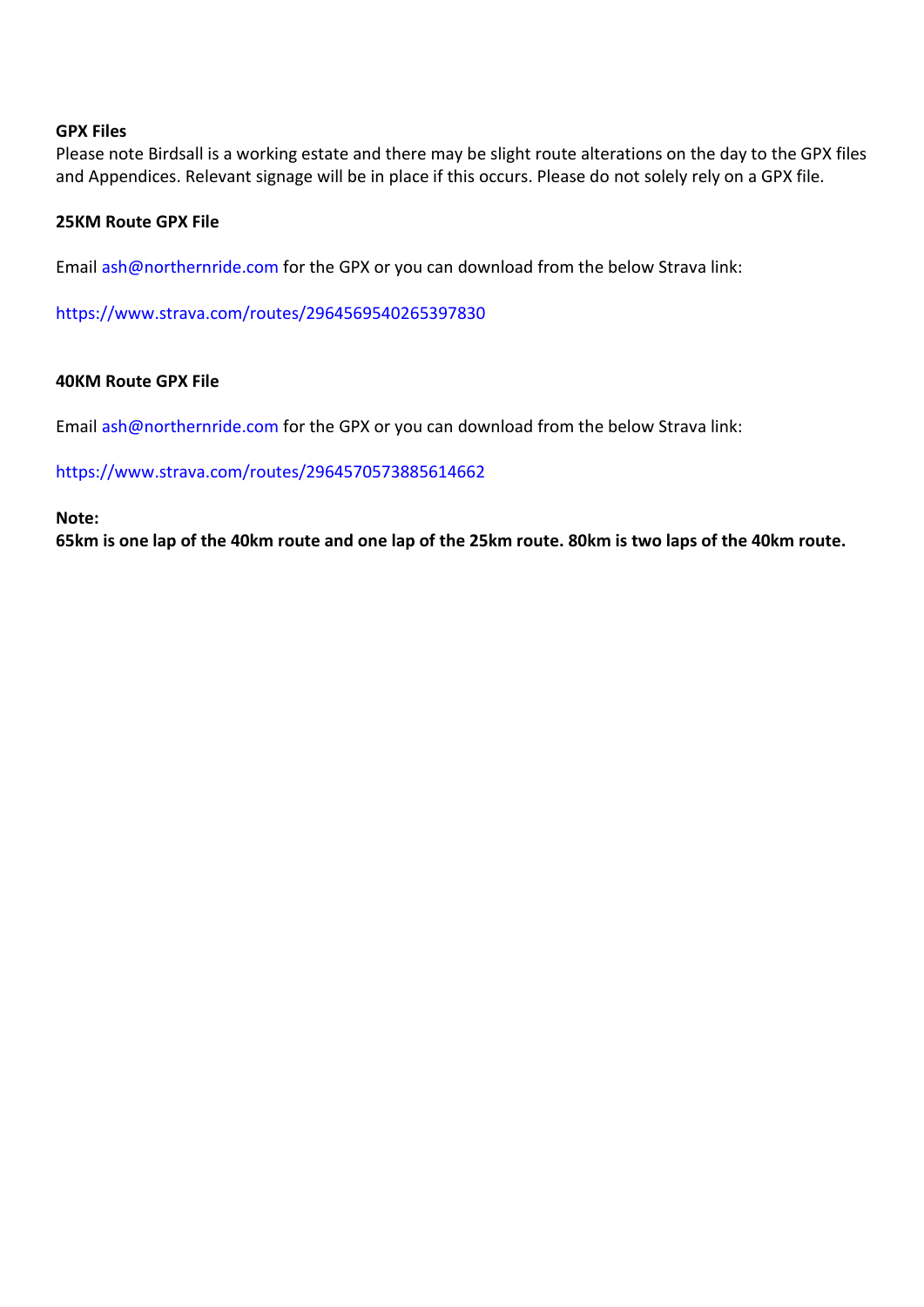## **Signage Route Marker Signage**

The standard signs for all routes to follow are yellow as per below:



## **Route Split Signage**

On occasion the 25km route will split from the 40km route (80km follows the 40km route), this will be signed as per below:



## **Route Crossing Point Signage**

On occasion the route will cross itself meaning riders will be coming from different directions, here an additional orange or purple sign will be put up alongside the yellow signs. See guidance below:

- As you approach a crossing area you will two signs, the yellow standard sign and an additional coloured sign (Orange or Purple).
- At this point you need to identify the additional coloured sign and ensure you follow this colour across the crossing point.
- To be clear in the below diagram you would see the standard yellow sign next to an additional orange sign, you would continue straight following the standard yellow sign and additional orange sign. You would ignore the standard yellow sign next to the additional purple sign as your entry point was orange.
- If you get confused in this area, go back the way you came to identify the colour of the additional sign (Orange or Purple) from your entry route and proceed as above.

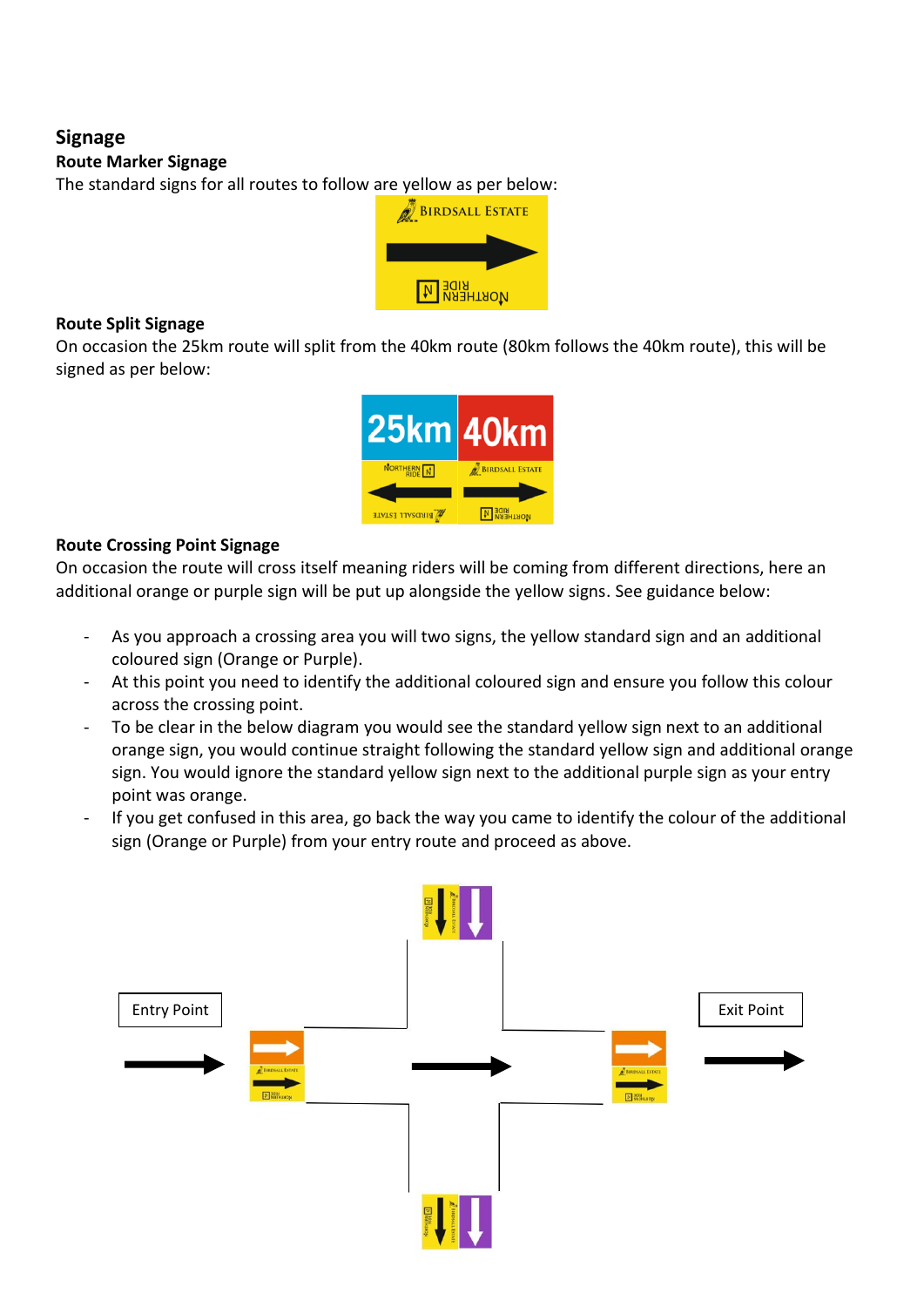## **25KM Route (65KM Lap 2 Route)**

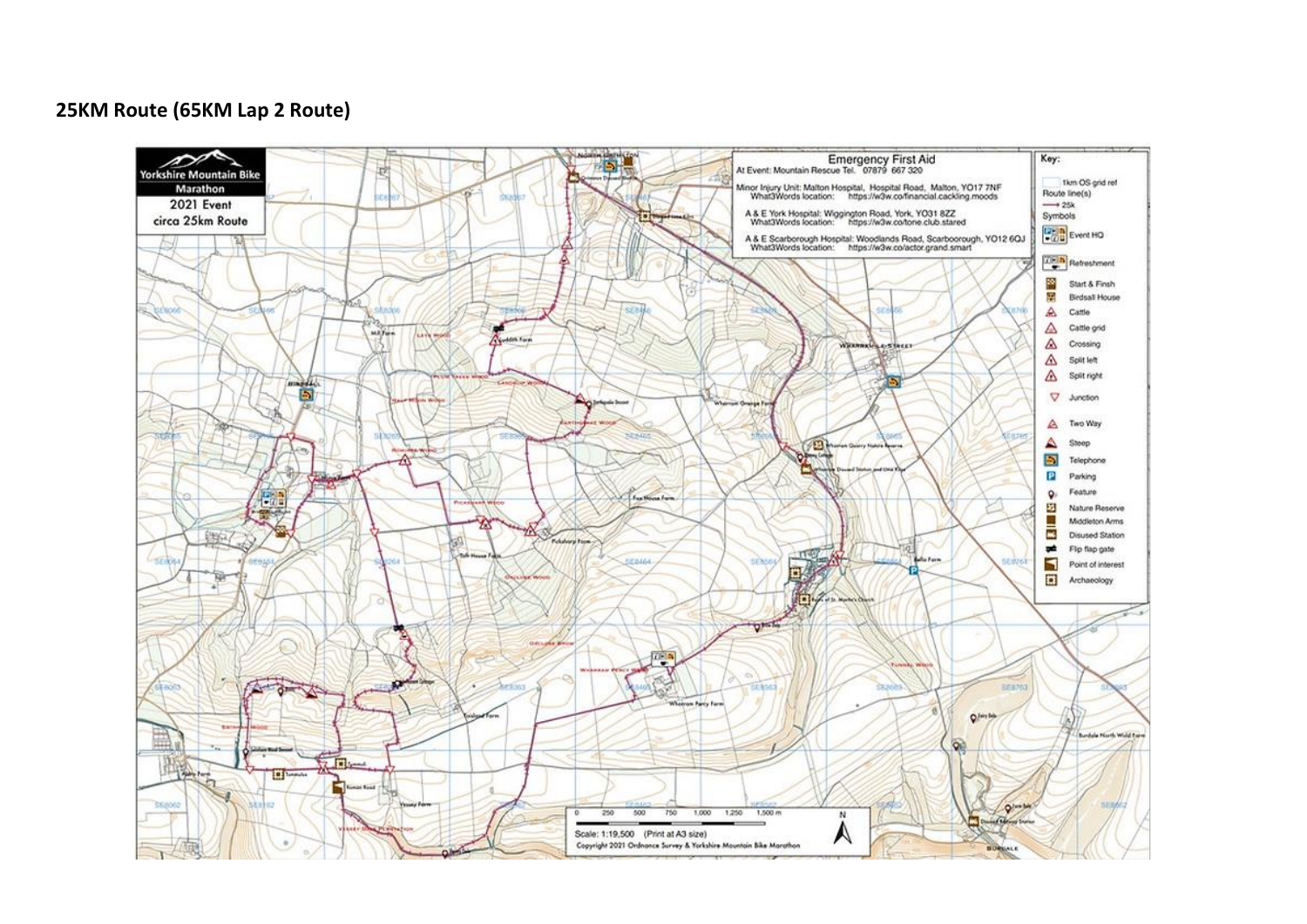## **40KM Route (80KM Lap 2 Route)**

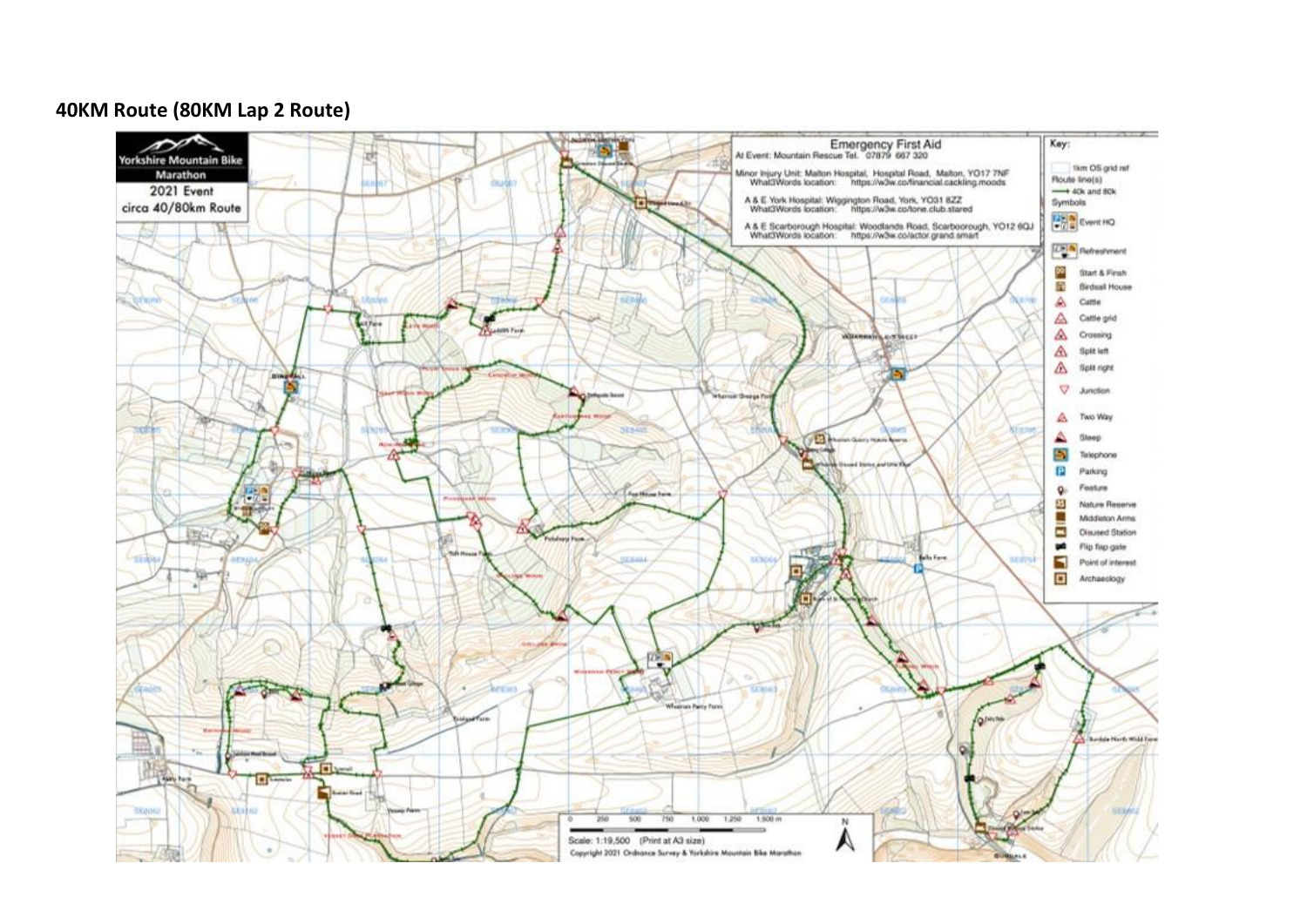## **Birdsall House Map**



**© BIRDSALL ESTATES COMPANY LTD**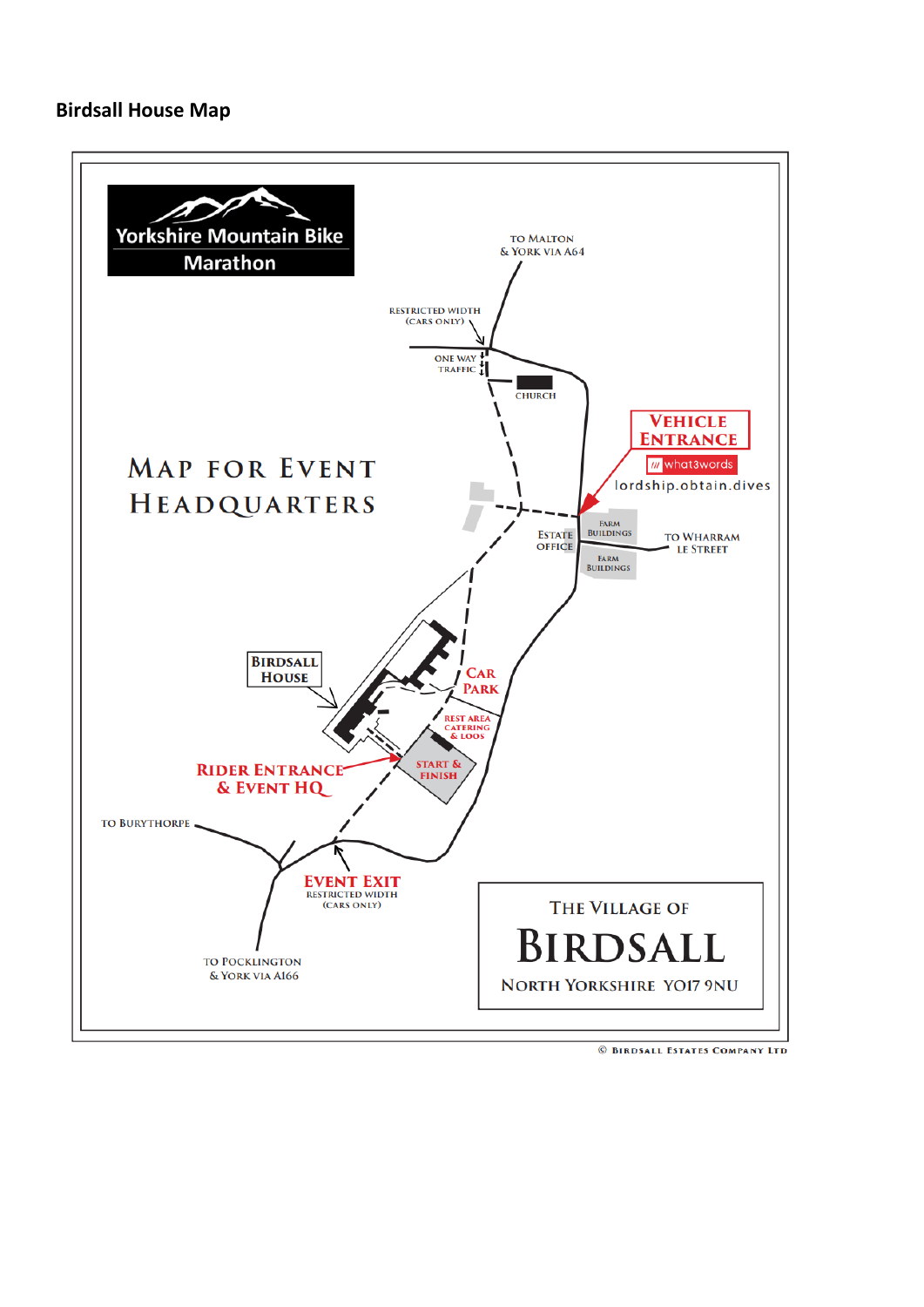## **Terms and Conditions**

The Terms and Conditions detailed below apply to all entrants participating in the Yorkshire Mountain Bike Marathon 2022 organised and operated by the Yorkshire Mountain Bike Marathon Partnership. By registering online via SiEntries YOU AGREE to the Terms and Conditions of Entry and Rules of the Event below. If you are registering for a colleague, YOU are confirming that YOUR COLLEAGUE has AGREED to the same.

1. The participant accepts that the Yorkshire Mountain Bike Marathon event is not a race, but a personal challenge. The participant does not have priority over either road or off-road users and will ride sensibly and legally at all times with consideration to other riders and all other users of the route. The participant acknowledges that the route(s) are widely used by walkers, horse riders and families with small children and dogs.

2. The participant is fully responsible for their actions whilst attending the event. This includes the event village and during the ride itself. Yorkshire Mountain Bike Marathon Partnership, Northern Ride, Birdsall Estates or any other sponsor/partner does not accept responsibility for the actions of the participant nor the consequences of such actions.

3. Each participant, upon signing on, agrees that they are physically and mentally capable of riding the distance they have chosen. If, during the event, they decide to change their route and distance, then all consequences of this action are theirs.

4. All participants under the age of 18 shall have had a consent form completed by their parent/guardian and riders under the age of 16 must be accompanied by a parent or guardian during the entire ride.

5. The Participant agrees to receive pre-event and promotional communications from the Yorkshire Mountain Bike Marathon Partnership and Northern Ride. Promotional emails can be unsubscribed from with ease by contacting us. By entering you also consent to Yorkshire Mountain Bike Marathon holding your personal information for event and marketing purposes. The participant number board allocated to you should be fixed to the bike and visible at all times.

6. Each participant accepts full responsibility for any fees or costs incurred or arising from the need for repatriation.

7. It is mandatory that all riders wear a safety approved cycling helmet complying with latest CE standards EN1078 standards. Any rider not wearing a helmet will not be covered by the event insurance, will be disqualified from the event and could be liable for damages if involved in an accident on that basis. The rider must accept this as a condition of entry. Yorkshire Mountain Bike Marathon Partnership reserve the right to refuse entry to the event to anyone with inappropriate equipment or clothing.

8. The Participant confirms that they understand and accept that they are responsible for the roadworthiness and safe working order of their own cycle, that the use of triathlon handlebars or similar is prohibited, that lights (front & rear with adequate battery life) must be used during hours of dusk/darkness and that no accompanying vehicles are allowed to follow riders.

9. During the event there will be warning signs at appropriate points on the trails or roads. Absence of these signs does not signal that there are no dangers approaching and it is the individual rider's responsibility to make a decision regarding whether to ride a section or not. The marking of the route does not necessarily indicate that the trail or road is rideable and the participant is deemed to make their own decision about whether to proceed on bike, foot or not at all.

10. Any marked route is shown for guidance only and the Yorkshire Mountain Bike Marathon Partnership does not insist that you use the route shown. Therefore, if the participant chooses to ride a section, it is entirely their own choice. If they choose a different route to avoid obstacles or sections they decide are beyond their capabilities, they do so entirely at their own risk.

11. Much of the route runs through private land with the landowner's permission: it is therefore a condition that participants do not try to ride the route at any other time or promote it to others to ride after the date of the event.

12. The participant understands and accepts that where the event takes place on the open road, they must abide by the Highway Code at all times and when riding on a public highway that the function of marshals is only to indicate direction and that they must decide whether the movement is safe.